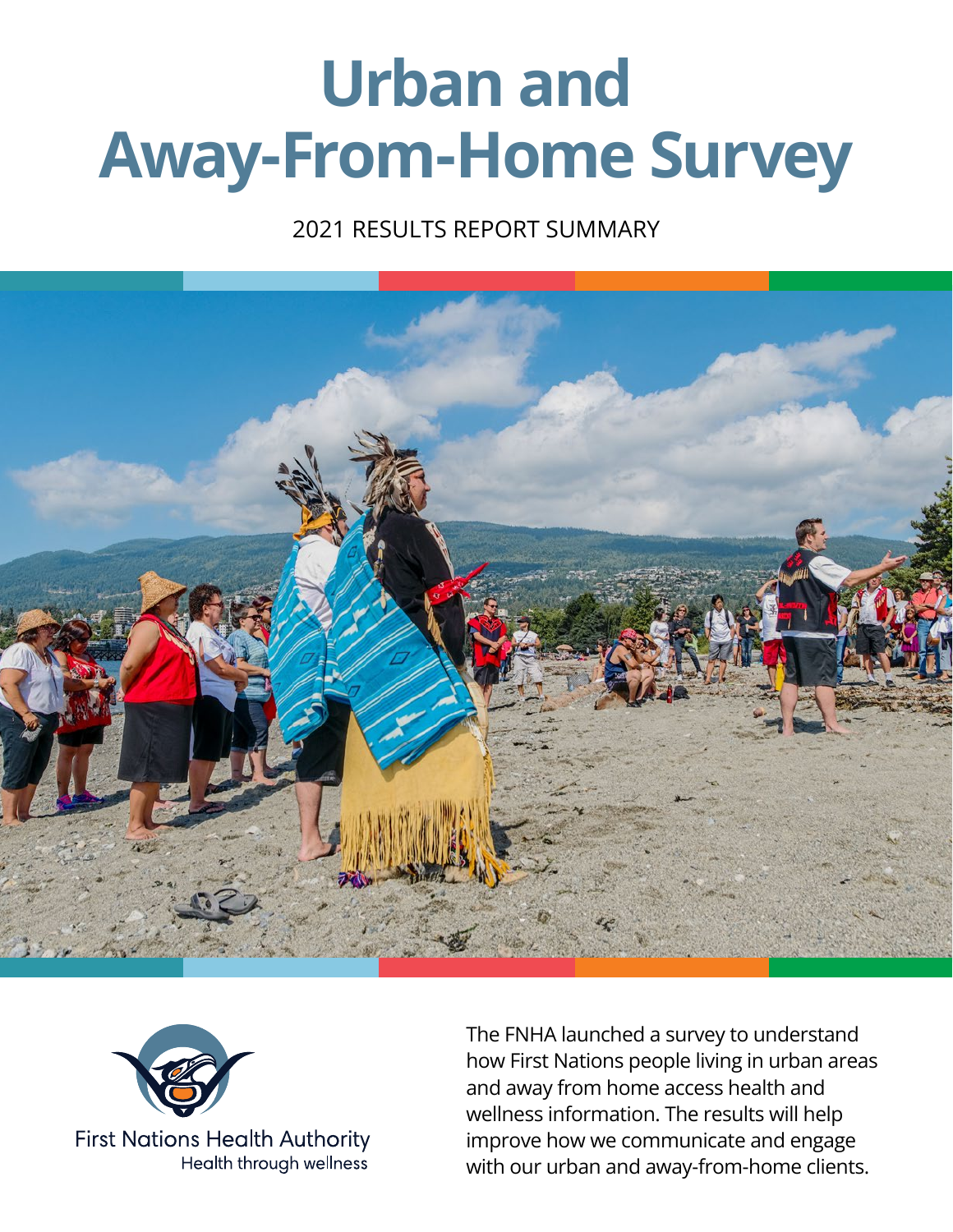# **Summary of Survey Results**

In March 2021, the First Nations Health Authority (FNHA) launched a survey to understand how First Nations people living in urban areas and away from home access health and wellness information.

The results of the survey will inform the development of communications and engagement pathways with the urban and away-from home population, setting the foundations for the FNHA to be a health and wellness partner to all First Nations people in BC, regardless of where they live or access their health services.

## **Who Completed the Survey?**



#### **First Nations status and membership**



#### **Type of setting**

| Urban area or city                         | 75% |
|--------------------------------------------|-----|
| <b>Rural area</b>                          | 17% |
| <b>Reserve away from</b><br>home community | 5%  |
| Remote or<br>isolated area                 | 4%  |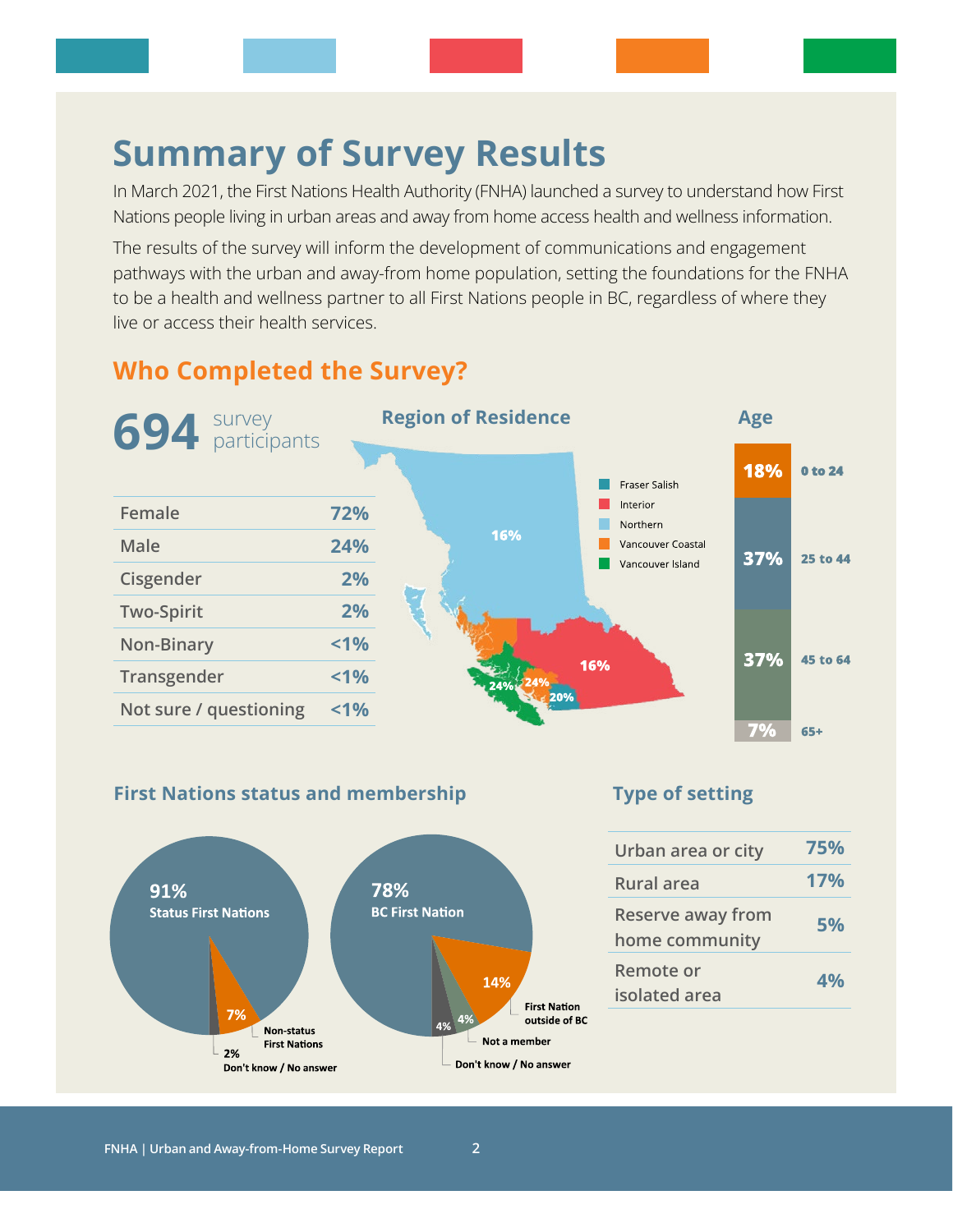### **Participant Views on Accessing Health and Wellness Information and Services**

#### **How often do you access programs and How often do you read news or services delivered by the FNHA?**

- **35% multiple times per year**
- **40% once per year or less**
- **19% never**
- **6% don't know / no answer**

# **information shared by the FNHA?**

- **39% at least once per week**
- **43% once per month or less**
- **11% never**
- **6% don't know / no answer**

#### **Are you aware of the following FNHA virtual health services and have you ever accessed them? (% of total respondents)**



#### **Top 7 sources of health and wellness information**

- Internet search (37%)
- $2)$ Family or friends (36%)
- Primary care provider (35%)  $3)$
- **FNHA (32%)**  $4)$
- Social media (29%)  $5)$
- $6)$ First Nations community (28%)
- Regional health authority (25%)  $7)$

#### Top 5 methods to receive health and wellness information

- Websites (59%)
- 2) E-newsletters (59%)
- 3) Printed documents (35%)
- $4)$ Phone apps (31%)
- $5)$ One-on-one meetings (25%)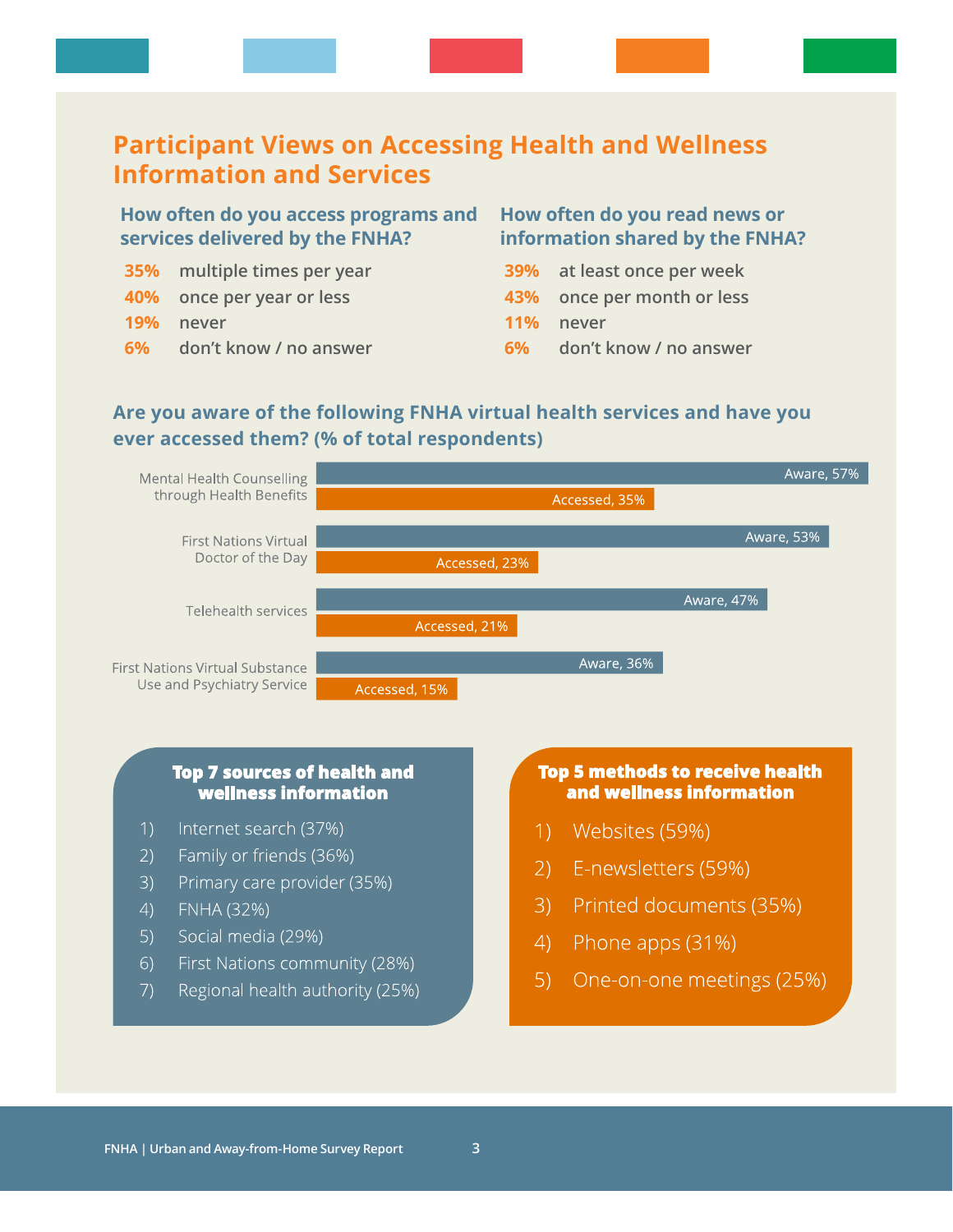

#### If services designed and delivered by First Nations were more widely and easily accessible to you, how likely would you be to access these services?



#### Top 10 ideas for communication and engagement

- Continue or strengthen online communication (e.g., social media, e-newsletters, website, phone app)
- $(2)$ Partner and share information with communities, organizations and health care providers
- Host gatherings or events (virtual  $3)$ and in-person)
- $4)$ Provide more programs and services
- Distribute printed materials  $5)$
- $6)$ Share information specific to the urban and away-from-home population
- Target specific populations (e.g.,  $7)$ Elders, youth, women, 2SLGBTQ+)
- Share information through phone  $8)$ calls or text messages
- Expand regional communication  $9)$ and engagement
- 10) Develop pathway for urban and away-from-home representation